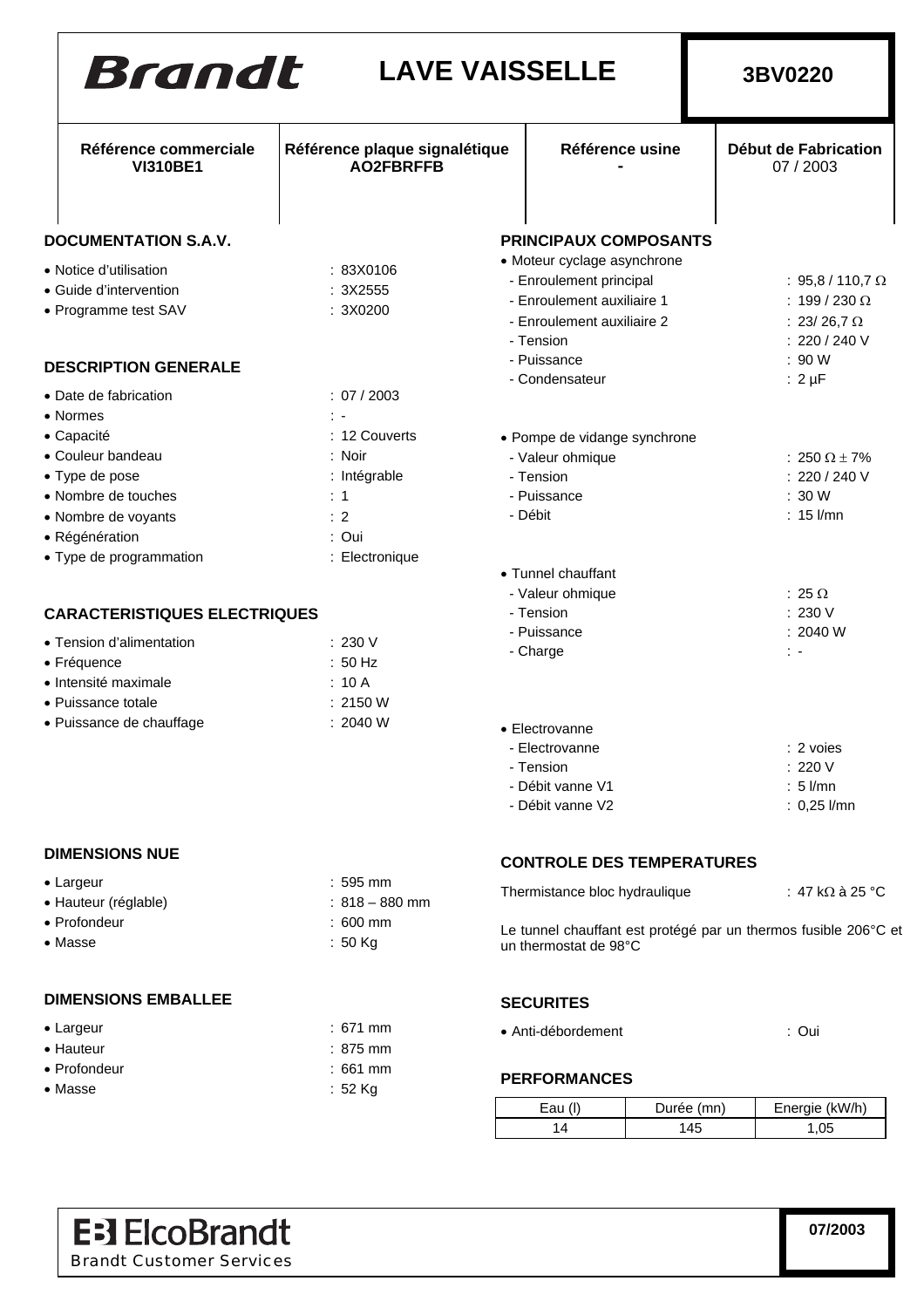#### **LAVE VAISSELLE VI310BE1 AO2FBRFFB**

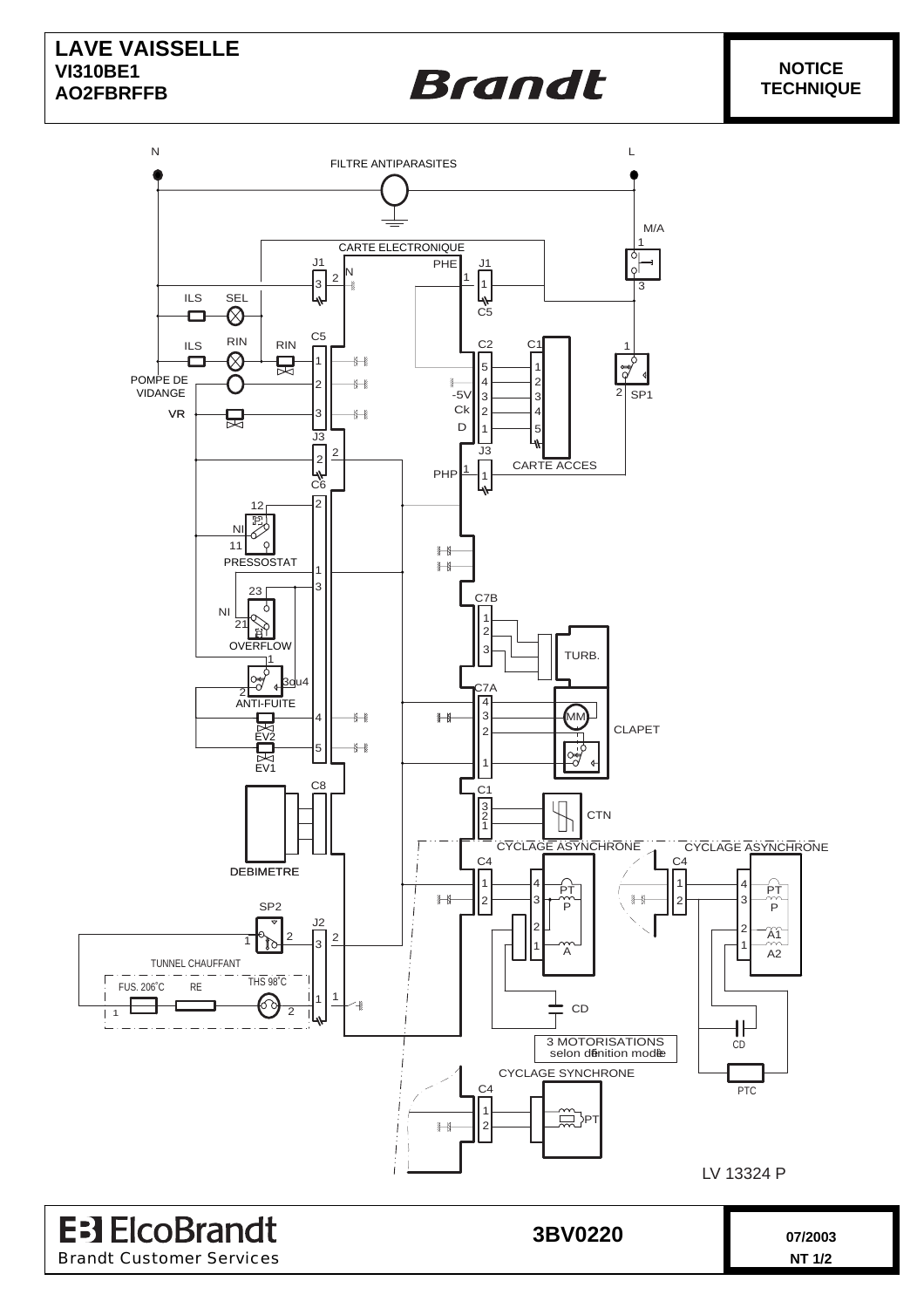

lv 13324 C

**EB ElcoBrandt 3BV0220 1** 07/2003 Brandt Customer Services **NT 2/2**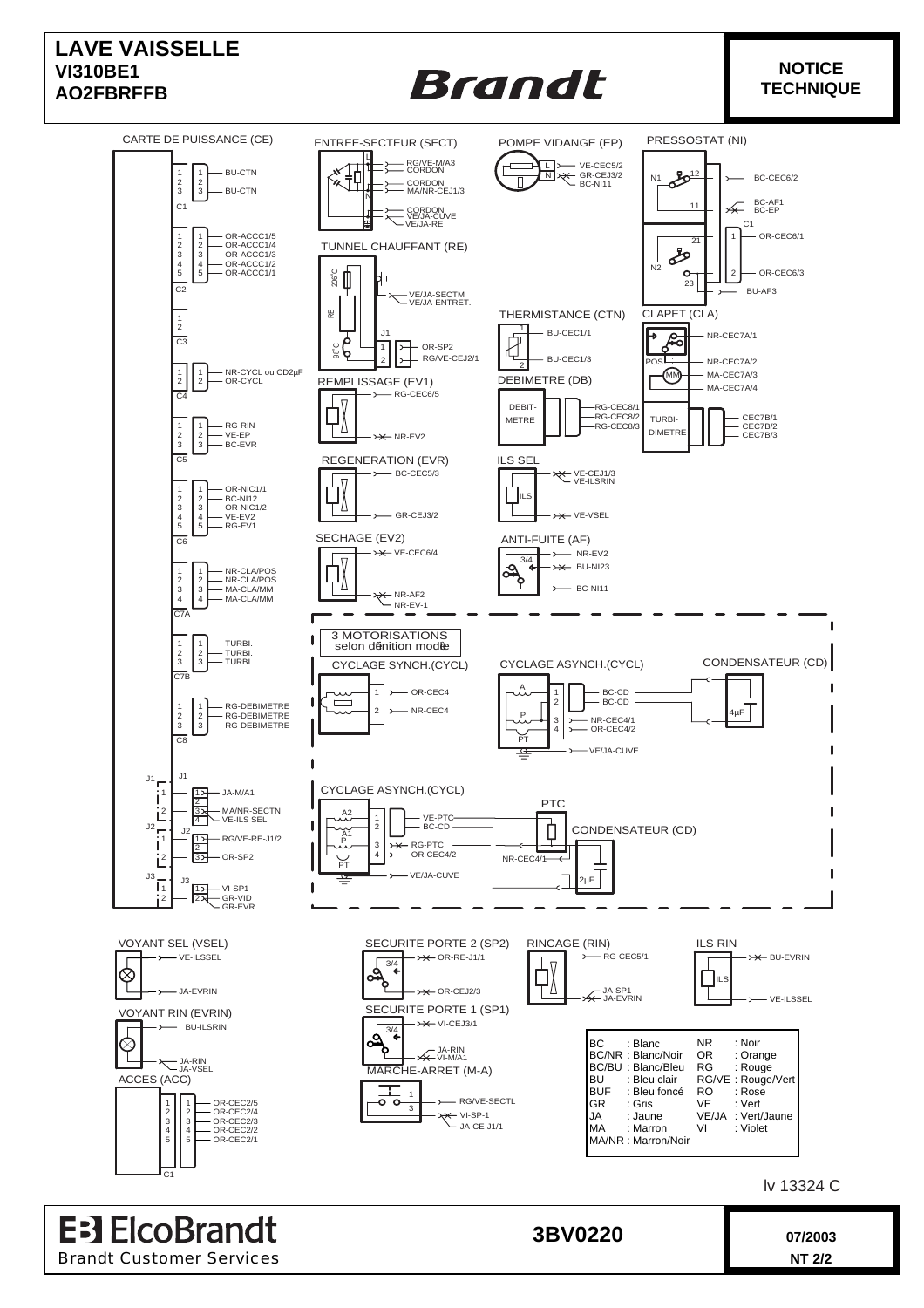





**LV1-793**

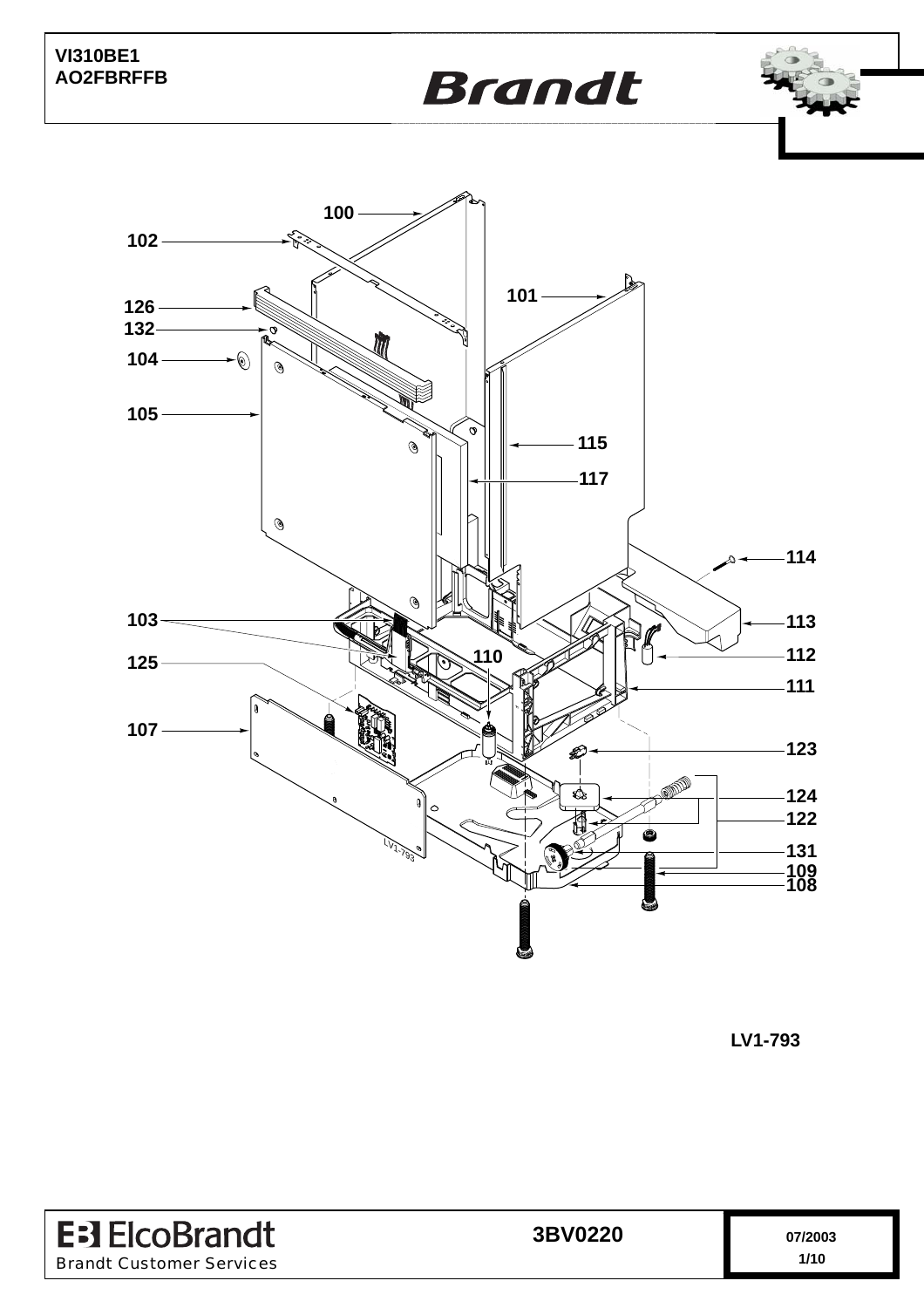

| REP.        | REF. SAV | <b>DESIGNATION</b>                | REP. | REF. SAV | <b>DESIGNATON</b>           |
|-------------|----------|-----------------------------------|------|----------|-----------------------------|
| $\mathbf 0$ | 31X6491  | <b>FILM</b>                       | 110  | 32X0293  | <b>CONDENSATEUR</b>         |
| $\mathbf 0$ | 32X0468  | <b>REHAUSSE</b>                   | 111  | 32X0253  | <b>CHASSIS</b>              |
| $\mathbf 0$ | 32X0474  | <b>FEUTRE</b>                     | 112  | 32X0254  | <b>FILTRE ANTIPARASITES</b> |
| 0           | 32X0603  | <b>GABARIT DE PERCAGE</b>         | 113  | 32X0255  | <b>LEST BETON</b>           |
|             |          |                                   |      |          |                             |
| $\mathbf 0$ | 83X0106  | <b>NOTICE D'UTILISATION FR/GB</b> | 114  | 31X8342  | <b>FIXATION</b>             |
| 100         | 32X0604  | <b>PANNEAU GAUCHE</b>             | 115  | 32X0256  | PROFILE JOINT               |
| 101         | 32X0605  | <b>PANNEAU DROIT</b>              | 117  | 32X0508  | <b>FEUTRE</b>               |
| 102         | 32X0249  | <b>EQUERRE AVANT</b>              | 122  | 31X9274  | <b>PIED ARRIERE</b>         |
|             |          |                                   |      |          |                             |
| 103         | 32X0650  | <b>FILERIE</b>                    | 123  | 31X8452  | <b>MINIRUPTEUR ANTI-F.</b>  |
| 104         | 32X0467  | <b>EQUERRE</b>                    | 124  | 31X8451  | <b>FLOTTEUR</b>             |
| 105         | 32X0252  | <b>PORTE</b>                      | 125  | 32X0203  | <b>CARTE DE PUISSANCE</b>   |
| 107         | 31X9427  | <b>PLINTHE PLIO</b>               | 126  | 32X0245  | <b>REHAUSSE NOIRE</b>       |
|             |          |                                   |      |          |                             |
| 108         | 31X9254  | <b>PLAQUE DE FOND</b>             | 131  | 31X9291  | <b>BOUTON DE REGLAGE</b>    |
| 109         | 31X9258  | <b>PIED REGLABLE</b>              | 132  | 32X0606  | <b>OBTURATEUR</b>           |
|             |          |                                   |      |          |                             |
|             |          |                                   |      |          |                             |
|             |          |                                   |      |          |                             |
|             |          |                                   |      |          |                             |
|             |          |                                   |      |          |                             |
|             |          |                                   |      |          |                             |
|             |          |                                   |      |          |                             |
|             |          |                                   |      |          |                             |
|             |          |                                   |      |          |                             |
|             |          |                                   |      |          |                             |
|             |          |                                   |      |          |                             |
|             |          |                                   |      |          |                             |
|             |          |                                   |      |          |                             |
|             |          |                                   |      |          |                             |
|             |          |                                   |      |          |                             |
|             |          |                                   |      |          |                             |
|             |          |                                   |      |          |                             |
|             |          |                                   |      |          |                             |
|             |          |                                   |      |          |                             |
|             |          |                                   |      |          |                             |
|             |          |                                   |      |          |                             |
|             |          |                                   |      |          |                             |
|             |          |                                   |      |          |                             |
|             |          |                                   |      |          |                             |
|             |          |                                   |      |          |                             |
|             |          |                                   |      |          |                             |
|             |          |                                   |      |          |                             |

| <b>E</b> : ElcoBrandt           | 3BV0220 | 17/2003 |
|---------------------------------|---------|---------|
| <b>Brandt Customer Services</b> |         | 2/10    |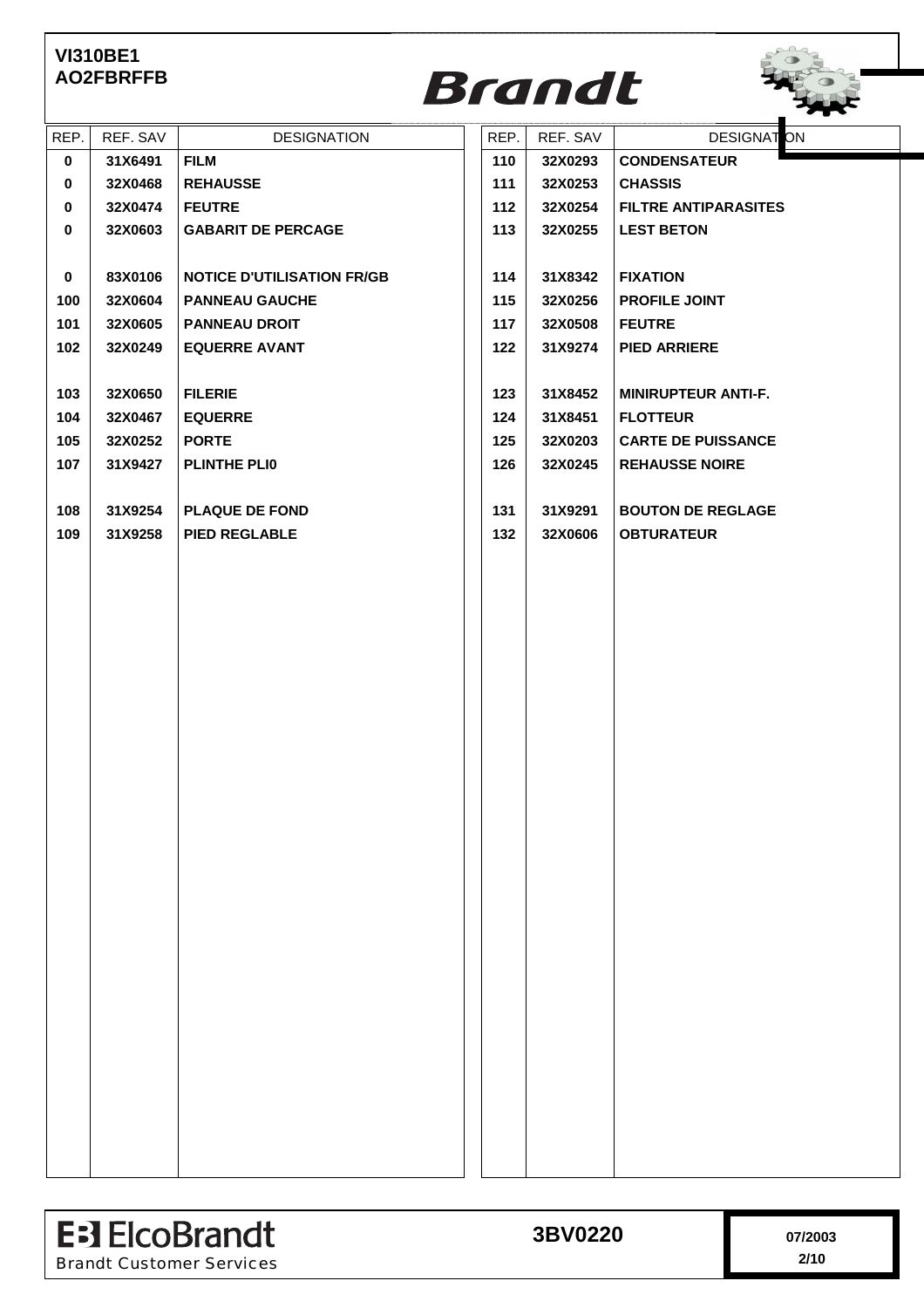



**LV2-503**

| <b>E</b> : J ElcoBrandt         | 3BV0220 | 07/2003 |
|---------------------------------|---------|---------|
| <b>Brandt Customer Services</b> |         | 3/10    |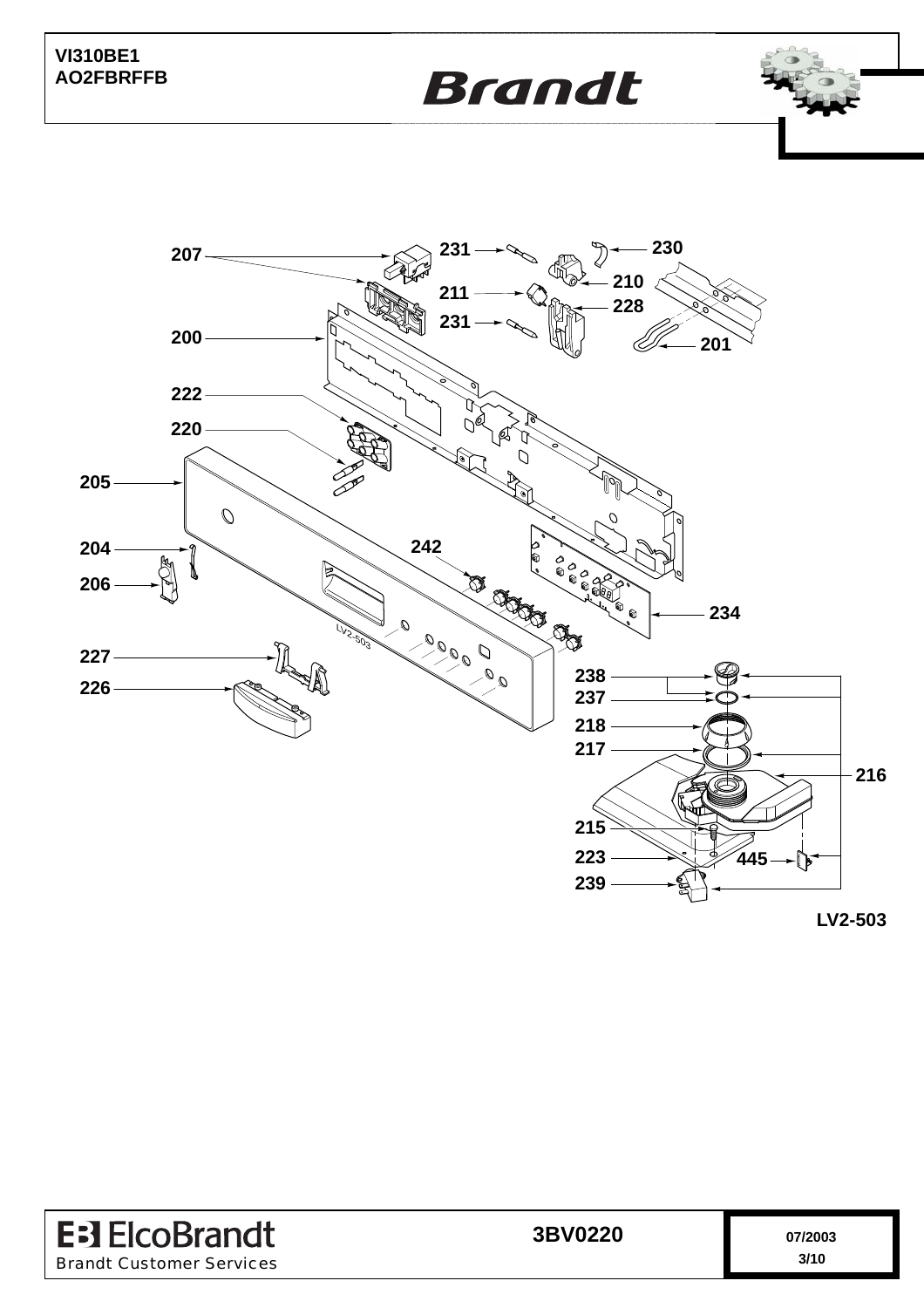

| REP. | <b>REF. SAV</b> | <b>DESIGNATION</b>       | REP. | <b>REF. SAV</b> | <b>DESIGNAT ON</b>       |  |
|------|-----------------|--------------------------|------|-----------------|--------------------------|--|
| 200  | 31X8527         | <b>PLATINE</b>           | 222  | 31X8557         | <b>SUPPORT VOYANT</b>    |  |
| 201  | 31X5726         | <b>GACHE</b>             | 223  | 32X0261         | <b>CONTRE PORTE</b>      |  |
| 204  | 31X6733         | <b>RESSORT DE TOUCHE</b> | 226  | 31X9599         | PEDALE D'OUVERTURE       |  |
| 205  | 32X0664         | <b>BANDEAU ASSEMBLE</b>  | 227  | 31X5755         | <b>SUPPORT MANETTE</b>   |  |
|      |                 |                          |      |                 |                          |  |
| 206  | 31X8598         | <b>TOUCHE NOIRE</b>      | 228  | 31X8075         | <b>VERROU</b>            |  |
| 207  | 31X8621         | <b>SELECTEUR</b>         | 230  | 31X5210         | <b>RESSORT DE CAME</b>   |  |
| 210  | 31X5888         | <b>SERRURE</b>           | 231  | 31X5026         | <b>AXE DE VERROU</b>     |  |
| 211  | 31X6200         | <b>MINIRUPTEUR</b>       | 234  | 32X0609         | <b>CARTE DE COMMANDE</b> |  |
|      |                 |                          |      |                 |                          |  |
| 215  | 31X0218         | <b>VIS</b>               | 237  | 31X8553         | <b>JOINT DE BOUCHON</b>  |  |
| 216  | 32X0259         | <b>BOITE A PRODUITS</b>  | 238  | 31X8554         | <b>BOUCHON</b>           |  |
| 217  | 31X8511         | <b>JOINT DE BAC</b>      | 239  | 31X8552         | <b>VERIN</b>             |  |
| 218  | 32X0260         | <b>ECROU</b>             | 242  | 31X9903         | <b>TOUCHE FONCTIONS</b>  |  |
|      |                 |                          |      |                 |                          |  |
| 220  | 57X0856         | <b>VOYANT ROUGE</b>      | 445  | 31X8550         | <b>DETECTEUR</b>         |  |
|      |                 |                          |      |                 |                          |  |
|      |                 |                          |      |                 |                          |  |
|      |                 |                          |      |                 |                          |  |
|      |                 |                          |      |                 |                          |  |
|      |                 |                          |      |                 |                          |  |
|      |                 |                          |      |                 |                          |  |
|      |                 |                          |      |                 |                          |  |
|      |                 |                          |      |                 |                          |  |
|      |                 |                          |      |                 |                          |  |
|      |                 |                          |      |                 |                          |  |
|      |                 |                          |      |                 |                          |  |
|      |                 |                          |      |                 |                          |  |
|      |                 |                          |      |                 |                          |  |
|      |                 |                          |      |                 |                          |  |
|      |                 |                          |      |                 |                          |  |
|      |                 |                          |      |                 |                          |  |
|      |                 |                          |      |                 |                          |  |
|      |                 |                          |      |                 |                          |  |
|      |                 |                          |      |                 |                          |  |
|      |                 |                          |      |                 |                          |  |
|      |                 |                          |      |                 |                          |  |
|      |                 |                          |      |                 |                          |  |
|      |                 |                          |      |                 |                          |  |
|      |                 |                          |      |                 |                          |  |
|      |                 |                          |      |                 |                          |  |
|      |                 |                          |      |                 |                          |  |
|      |                 |                          |      |                 |                          |  |
|      |                 |                          |      |                 |                          |  |

| <b>E-3 ElcoBrandt</b>           | 3BV0220 | 07/2003 |
|---------------------------------|---------|---------|
| <b>Brandt Customer Services</b> |         | 4/10    |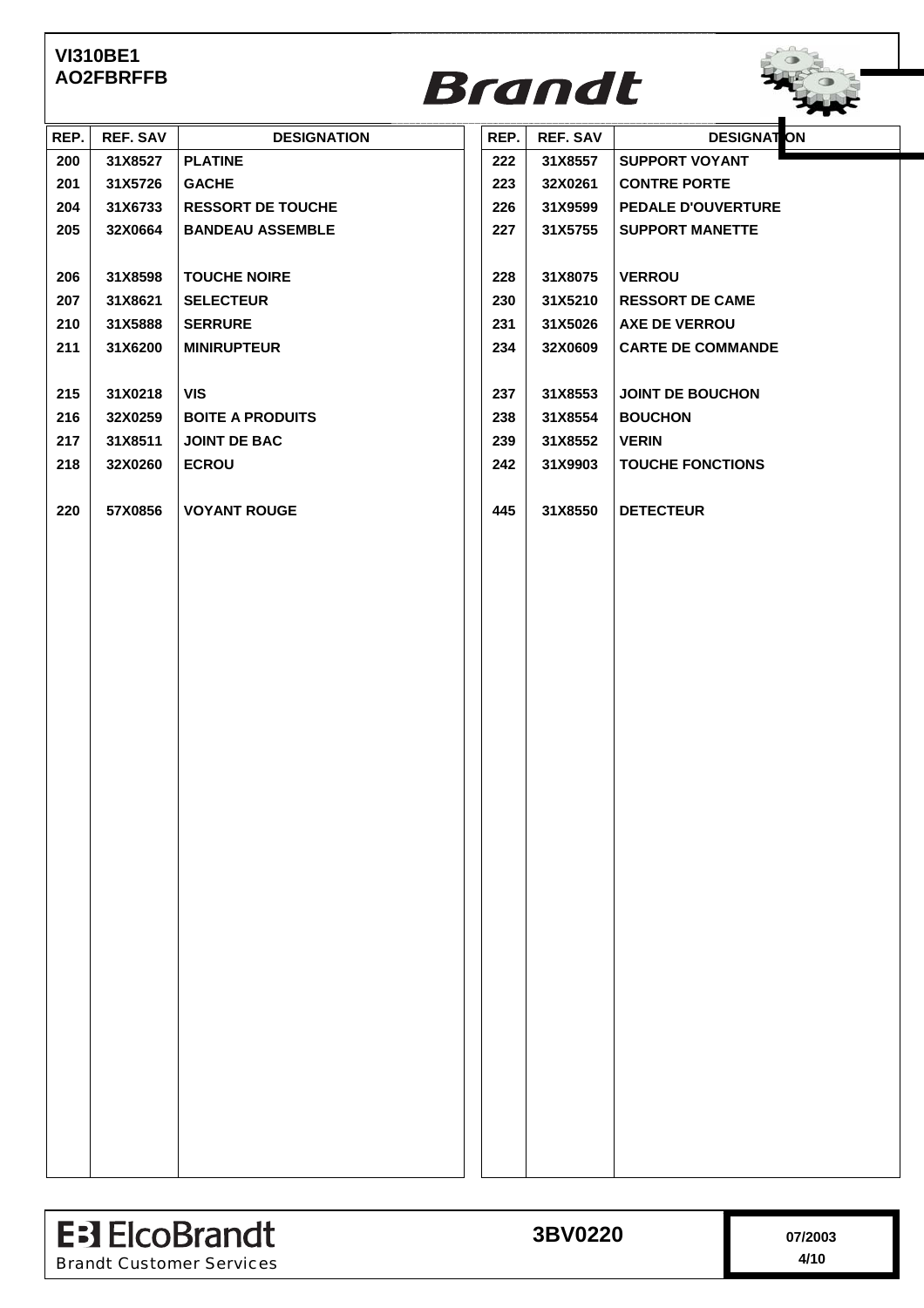





**LV3.213**

**E**<sup>3</sup> ElcoBrandt 3BV0220 07/2003 Brandt Customer Services **5/10**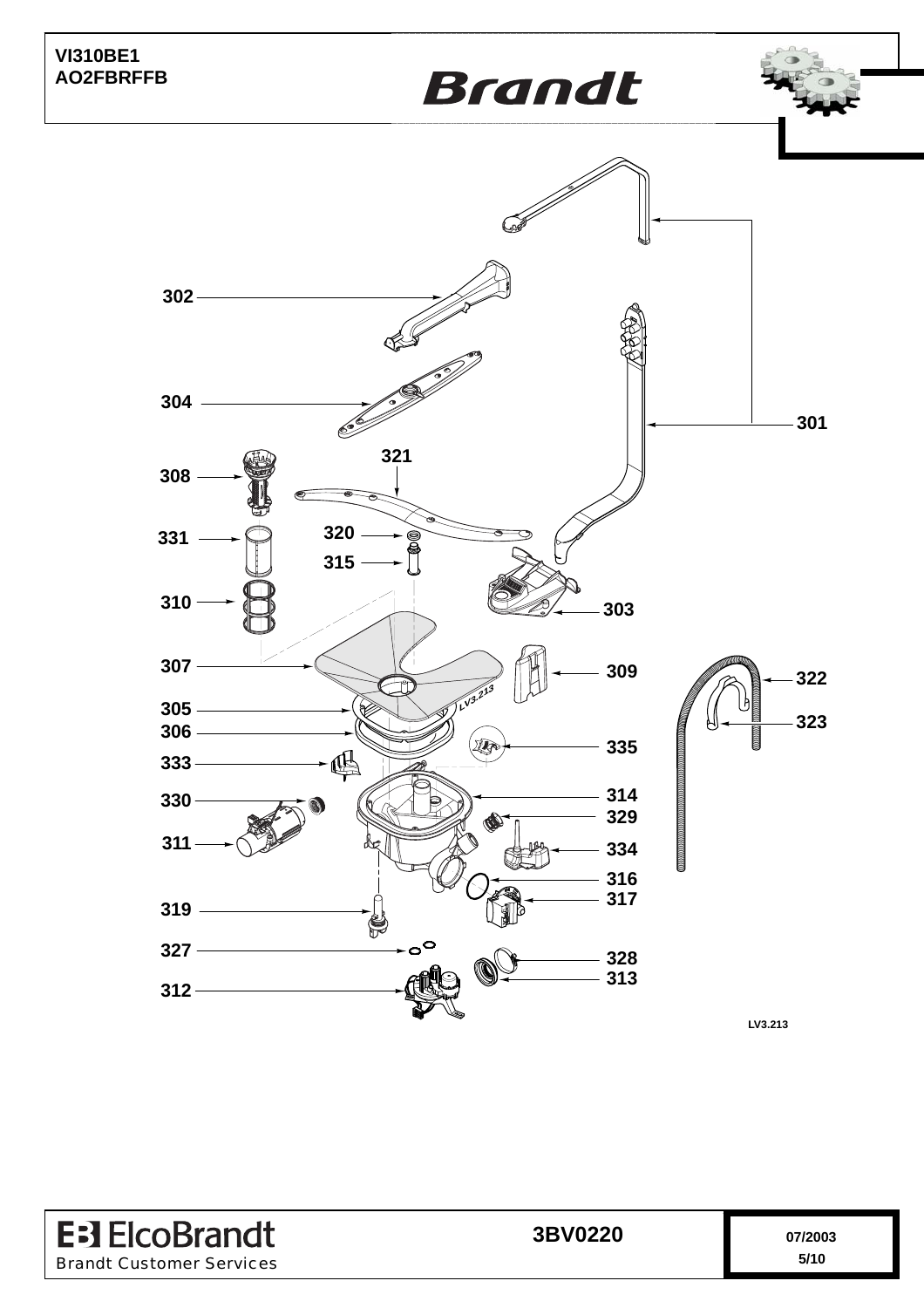

| REP.        | <b>REF. SAV</b> | <b>DESIGNATION</b>              | REP. | <b>REF. SAV</b> | <b>DESIGNAT ON</b>          |
|-------------|-----------------|---------------------------------|------|-----------------|-----------------------------|
| $\mathbf 0$ | 32X0559         | <b>SACHET COLLIER</b>           | 316  | 31X8354         | <b>JOINT TORIQUE</b>        |
| 301         | 32X0262         | <b>ARRIVEE DE BRAS</b>          | 317  | 32X0275         | <b>POMPE DE VIDANGE</b>     |
| 302         | 32X0263         | <b>BRAS DE MOULINET</b>         | 319  | 32X0276         | <b>THERMISTANCE</b>         |
| 303         | 32X0264         | <b>ETRIER DE FIXATION</b>       | 320  | 31X8357         | <b>BAGUE DE MOULINET</b>    |
|             |                 |                                 |      |                 |                             |
| 304         | 32X0265         | <b>MOULINET SUPERIEUR</b>       | 321  | 32X0277         | <b>MOULINET INFERIEUR</b>   |
| 305         | 31X5063         | <b>FIXATION BLOC DE CYCLAGE</b> | 322  | 32X0278         | <b>TUYAU DE VIDANGE</b>     |
| 306         | 31X5032         | <b>JOINT BLOC DE CYCLAG</b>     | 323  | 32X0279         | <b>CROSSE DE VIDANGE</b>    |
| 307         | 32X0266         | <b>FILTRE PRINCIPAL</b>         | 327  | 31X8408         | <b>JOINT</b>                |
|             |                 |                                 |      |                 |                             |
| 308         | 32X0267         | <b>FILTRE DE VIDANGE</b>        | 328  | 31X8636         | <b>COLLIER FIXATION</b>     |
| 309         | 32X0268         | <b>CHAMBRE COMPRESSION</b>      | 329  | 32X0280         | <b>CLAPET ANTI-RETOUR</b>   |
| 310         | 32X0269         | <b>FILTRE</b>                   | 330  | 32X0281         | <b>JOINT THERMOPLONGEUR</b> |
| 311         | 32X0270         | <b>ELEMENT CHAUFFANT</b>        | 331  | 32X0296         | <b>FILTRE METALLIQUE</b>    |
|             |                 |                                 |      |                 |                             |
| 312         | 32X0295         | <b>CLAPET</b>                   | 333  | 32X0490         | <b>DEFLECTEUR</b>           |
| 313         | 32X0272         | <b>JOINT DE TURBINE</b>         | 334  | 32X0491         | <b>PIEGE A GOUTTES</b>      |
| 314         | 32X0273         | <b>BLOC HYDRAULIQUE</b>         | 335  | 32X0492         | <b>CAPOT DE VIDANGE</b>     |
| 315         | 32X0274         | <b>MOYEU</b>                    |      |                 |                             |
|             |                 |                                 |      |                 |                             |
|             |                 |                                 |      |                 |                             |
|             |                 |                                 |      |                 |                             |
|             |                 |                                 |      |                 |                             |
|             |                 |                                 |      |                 |                             |
|             |                 |                                 |      |                 |                             |
|             |                 |                                 |      |                 |                             |
|             |                 |                                 |      |                 |                             |
|             |                 |                                 |      |                 |                             |
|             |                 |                                 |      |                 |                             |
|             |                 |                                 |      |                 |                             |
|             |                 |                                 |      |                 |                             |
|             |                 |                                 |      |                 |                             |
|             |                 |                                 |      |                 |                             |
|             |                 |                                 |      |                 |                             |
|             |                 |                                 |      |                 |                             |
|             |                 |                                 |      |                 |                             |
|             |                 |                                 |      |                 |                             |
|             |                 |                                 |      |                 |                             |
|             |                 |                                 |      |                 |                             |
|             |                 |                                 |      |                 |                             |
|             |                 |                                 |      |                 |                             |
|             |                 |                                 |      |                 |                             |
|             |                 |                                 |      |                 |                             |
|             |                 |                                 |      |                 |                             |
|             |                 |                                 |      |                 |                             |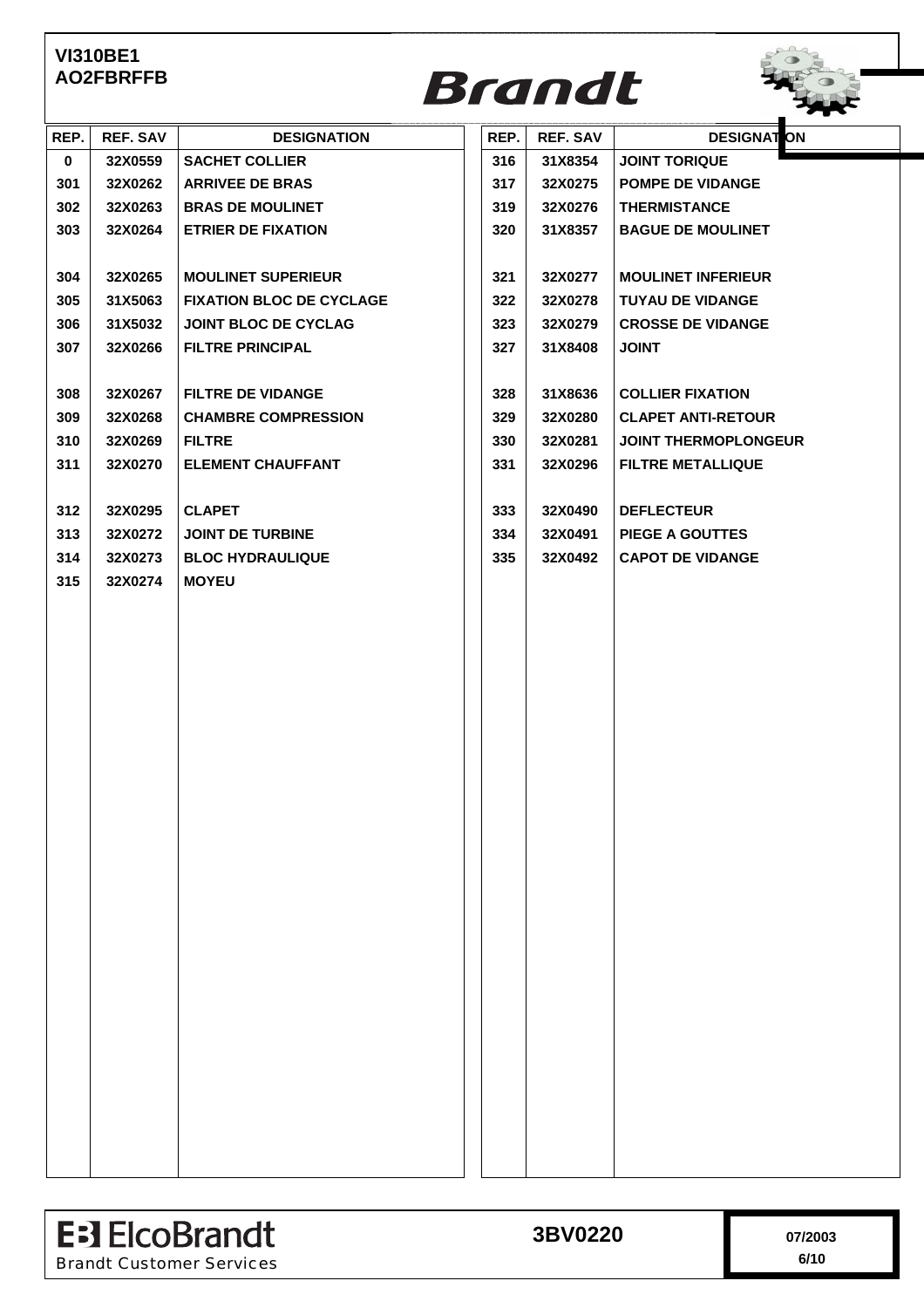**Brandt** 



**LV4.151**

| <b>E</b> : ElcoBrandt           | 3BV0220 | 07/2003 |
|---------------------------------|---------|---------|
| <b>Brandt Customer Services</b> |         | 7/10    |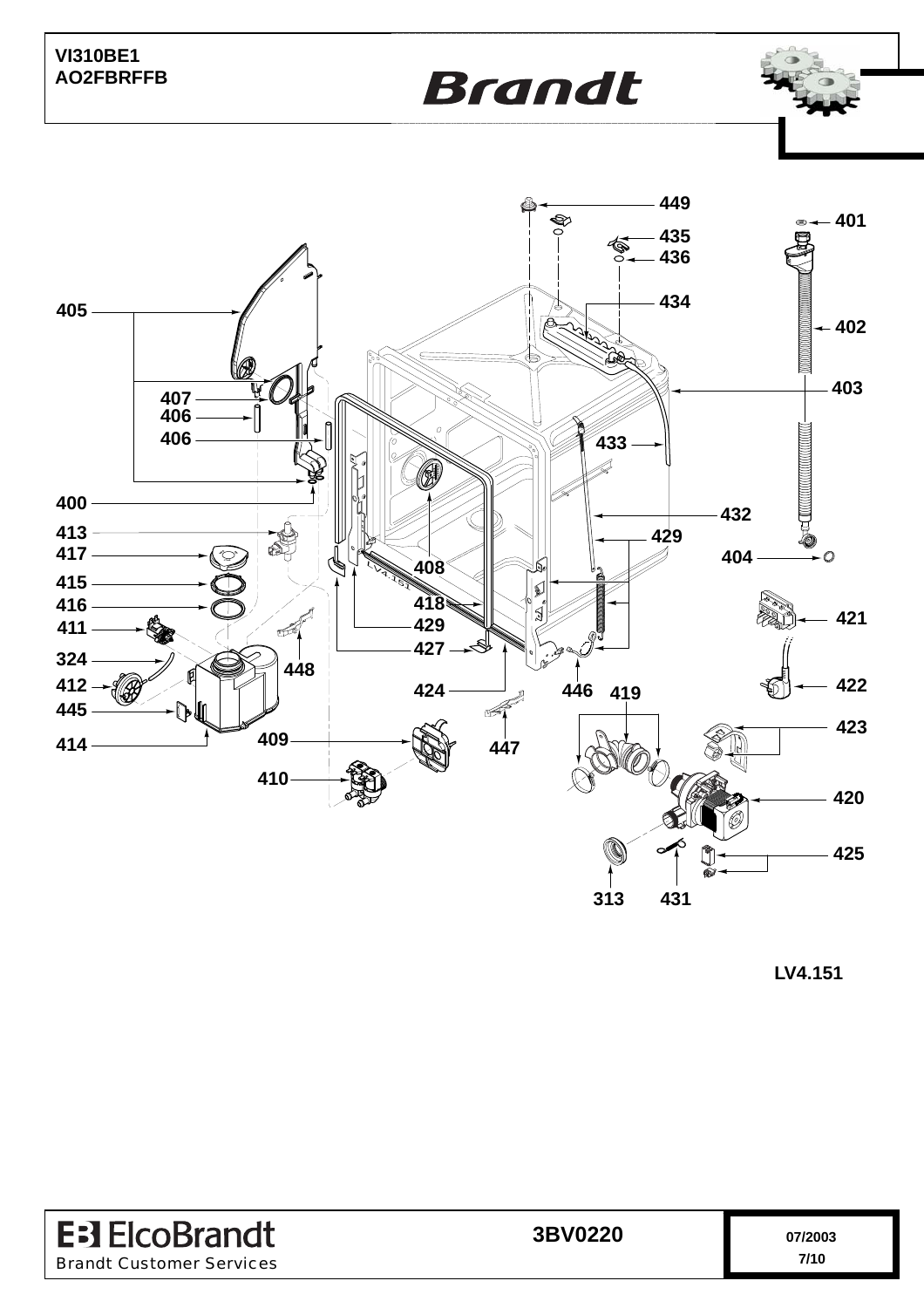

| REP. | <b>REF. SAV</b> | <b>DESIGNATION</b>              | REP. | REF. SAV | <b>DESIGNATION</b>          |
|------|-----------------|---------------------------------|------|----------|-----------------------------|
| 313  | 32X0272         | <b>JOINT DE TURBINE</b>         | 419  | 32X0287  | <b>COUDE</b>                |
| 324  | 32X0282         | <b>TUYAU PRESSOSTAT</b>         | 420  | 32X0297  | <b>POMPE DE CYCLAGE</b>     |
| 400  | 31X8515         | JOINT DE POT                    | 421  | 31X9235  | <b>BLOC SECTEUR</b>         |
| 401  | 51X3238         | <b>JOINT ARRIVEE D'EAU</b>      | 422  | 31X9243  | <b>CORDON SECTEUR</b>       |
|      |                 |                                 |      |          |                             |
| 402  | 55X5510         | <b>TUYAU TRESSE</b>             | 423  | 31X8375  | <b>SUPPORT MOTEUR</b>       |
| 403  | 32X0316         | <b>CUVE ASSEMBLEE</b>           | 424  | 31X8631  | <b>BAVETTE PLASTIQUE</b>    |
| 404  | 51S8540         | <b>JOINT RACCORD 20X27</b>      | 425  | 32X0470  | <b>FILERIE MOTEUR</b>       |
| 405  | 31X9538         | <b>REPARTITEUR</b>              | 427  | 31X8635  | <b>JOINT BAS DE PORTE</b>   |
|      |                 |                                 |      |          |                             |
| 406  | 31X1267         | TUYAU 10X16                     | 429  | 32X0611  | <b>CHARNIERE</b>            |
| 407  | 31X5043         | <b>JOINT ENTREE D'EAU</b>       | 431  | 32X0317  | <b>RESSORT</b>              |
| 408  | 32X0284         | <b>ENJOLIVEUR</b>               | 432  | 31X9302  | <b>COLLIER FIXATION</b>     |
| 409  | 32X1025         | <b>SUPPORT ELECTROVANNE</b>     | 433  | 31X5914  | <b>TUYAU EV2</b>            |
|      |                 |                                 |      |          |                             |
| 410  | 31X8522         | <b>ELECTROVANNE 2VOIES 220V</b> | 434  | 31X5148  | <b>RAMPE DE SECHAGE</b>     |
| 411  | 31X8551         | <b>VANNE</b>                    | 435  | 31X5149  | <b>CLIPS</b>                |
| 412  | 32X0285         | <b>PRESSOSTAT</b>               | 436  | 31X5146  | <b>JOINT RAMPE DE SECH.</b> |
| 413  | 32X0302         | <b>DEBITMETRE</b>               | 445  | 31X8550  | <b>DETECTEUR</b>            |
|      |                 |                                 |      |          |                             |
| 414  | 31X9459         | <b>ADOUCISSEUR</b>              | 446  | 31X8637  | <b>CABLE DE PORTE</b>       |
| 415  | 31X8369         | <b>ECROU POT A SEL</b>          | 447  | 31X9034  | <b>GOUTTIERE</b>            |
| 416  | 31X8370         | <b>JOINT D'ADOUCISSEUR</b>      | 448  | 31X9035  | <b>GOUTTIERE</b>            |
| 417  | 31X8371         | <b>BOUCHON POT A SEL</b>        | 449  | 32X0303  | <b>BOUCHON</b>              |
|      |                 |                                 |      |          |                             |
| 418  | 32X0286         | <b>JOINT DE PORTE</b>           |      |          |                             |
|      |                 |                                 |      |          |                             |
|      |                 |                                 |      |          |                             |
|      |                 |                                 |      |          |                             |
|      |                 |                                 |      |          |                             |
|      |                 |                                 |      |          |                             |
|      |                 |                                 |      |          |                             |
|      |                 |                                 |      |          |                             |
|      |                 |                                 |      |          |                             |
|      |                 |                                 |      |          |                             |
|      |                 |                                 |      |          |                             |
|      |                 |                                 |      |          |                             |
|      |                 |                                 |      |          |                             |
|      |                 |                                 |      |          |                             |
|      |                 |                                 |      |          |                             |
|      |                 |                                 |      |          |                             |
|      |                 |                                 |      |          |                             |
|      |                 |                                 |      |          |                             |
|      |                 |                                 |      |          |                             |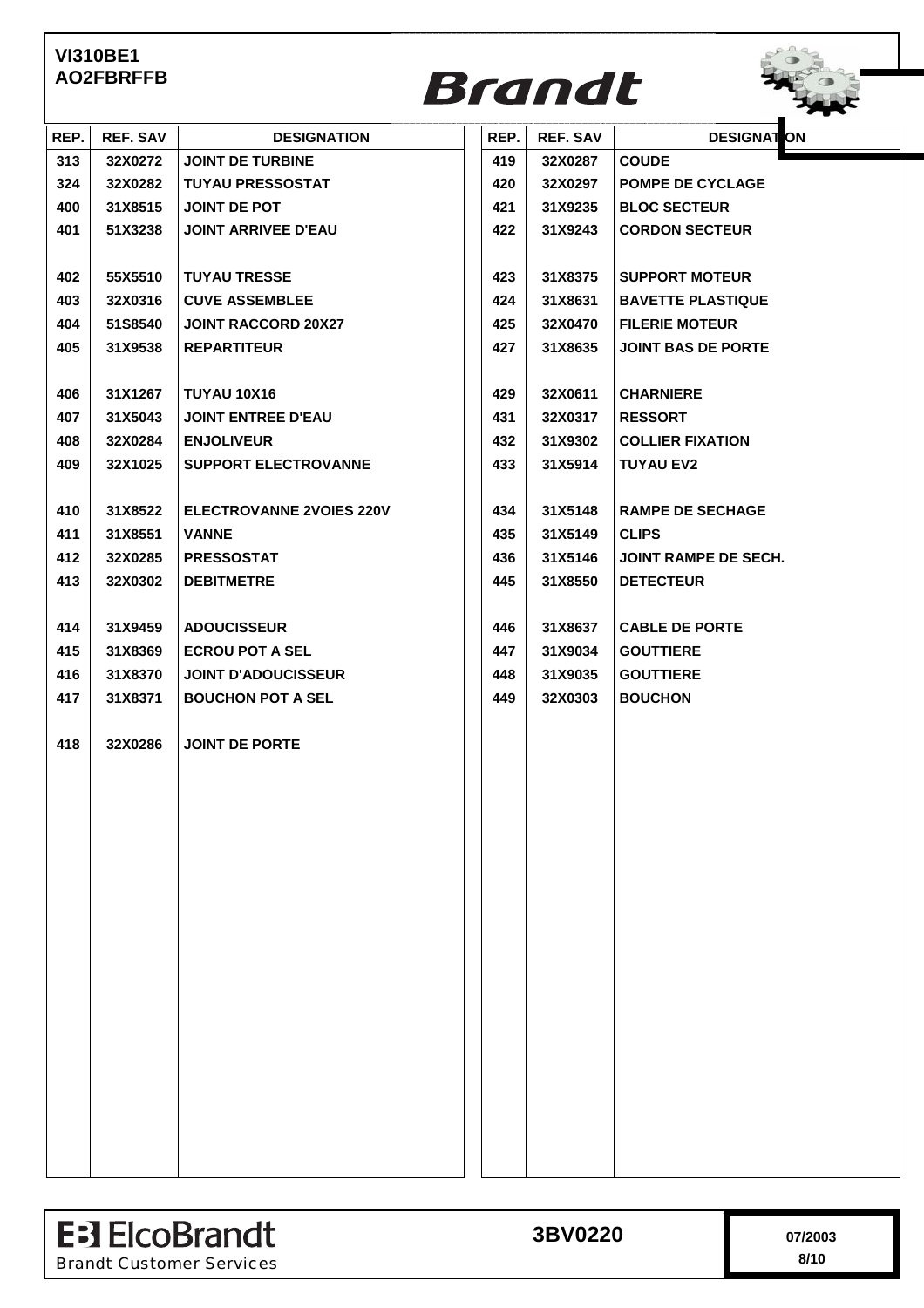

| <b>E</b> : ElcoBrandt           | 3BV0220 | 07/2003 |
|---------------------------------|---------|---------|
| <b>Brandt Customer Services</b> |         | 9/10    |